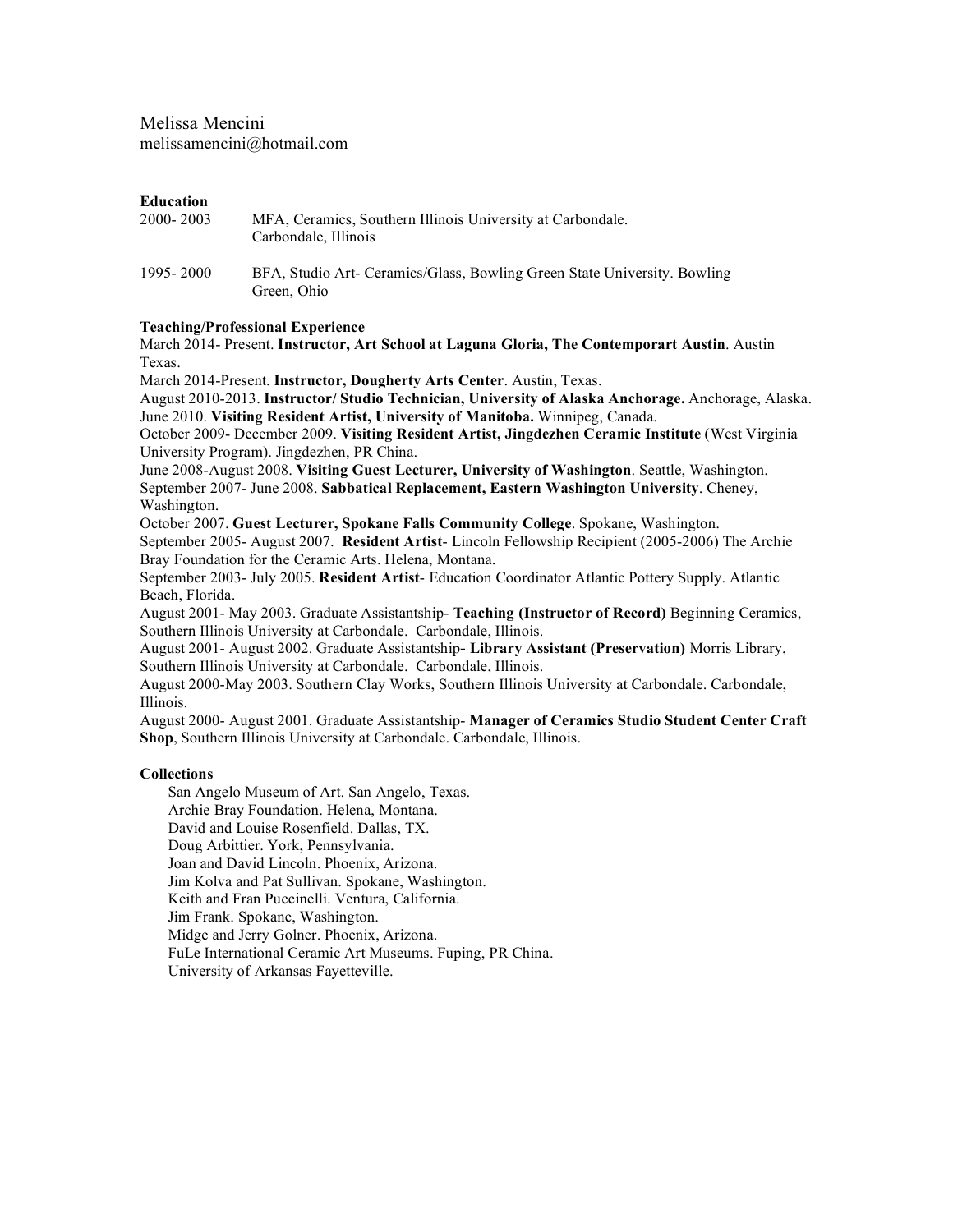Mencini 2

## **Workshops/ Lectures**

- 2015 Southwestern University. Georgetown, Texas. E-4 Art Gallery. Austin, Texas.
- 2013 Buffalo State College. Buffalo. New York.
- 2011 Clay Guild of Anchorage. Anchorage, Alaska.
- 2010 University of Manitoba. Winnipeg, MB Canada. Mutter Museum. Philadelphia, Pennsylvania.
- 2009 Jingdezhen Ceramic Institute. Jingdezhen, PR China. The Pottery Workshop. Jingdezhen, PR China. University of New Mexico-Gallup. Gallup, New Mexico.
- 2008 Kirkland Arts Center. Kirkland, Washington.
- 2007 Spokane Falls Community College. Spokane, Washington.
- 2006 University of Montana. Missoula, Montana.
- Episcopal High School. Jacksonville, Florida.
- 2003 Cummer Museum of Art. Jacksonville, Florida.

# **Selected Exhibitions/ Publications**

| 2016 | (Upcoming) Decalomaniacs. Red Lodge Clay Center. Red Lodge. MT                                              |
|------|-------------------------------------------------------------------------------------------------------------|
|      | Earth>Water>Fire. Phoenix Underground Gallery, in conjunction with NCECA. Lawrence. KS                      |
|      | Decalomaniacs. Belger Crane Yard, in conjunction with NCECA. Kansas City, MO.                               |
|      | Pottery on Wheels, In Situ: Pottery Tours and Clay Culture. NCECA. Kansas City, MO.                         |
|      | Earth To Table: The Art of Functional Ceramics. Court House Cultural Center Gallery. Stuart, FL.            |
| 2015 | Cup: The Intimate Object XI. Charlie Cummings Gallery. Gainesville, FL.                                     |
|      | 12 <sup>th</sup> Annual Ceramics Invitational. Artisan Gallery. Paoli, WI.                                  |
|      | Electric Kiln Ceramics 4 <sup>th</sup> Edition. By Richard Zakin and Frederick Bartolovic. Published by The |
|      | American Ceramic Society.                                                                                   |
|      | Maverick Pottery Invitational. The Maverick Potter. Salida, CO.                                             |
|      | Art of the Pot. Exhibition and Studio tour. Austin, Texas.                                                  |
|      | Cups. Artisan Gallery. Paoli, WI                                                                            |
|      | Print-Fired. E-4 Art Gallery and Art Studio. Austin, TX.                                                    |
| 2014 | Big Names, Small Works. Red Star Studios, Belger Crane Center. Kansas City, MO.                             |
|      | Holiday Invitational. Carbondale Clay Center. Carbondale, CO.                                               |
|      | Form & Flame. Baugh Center for the Visual Arts at the University of Mary Hardin-Baylor.                     |
|      | Belton. Texas.                                                                                              |
|      | Art of the Pot. Exhibition and Studio tour. Austin, Texas.                                                  |
|      | 500 Figures Volume II. Lark Books.                                                                          |
| 2013 | Pattern. Schaller Gallery. St. Joseph, Michigan.                                                            |
|      | Going Big, in conjunction with NCECA. Betz Gallery. Houston, Texas.                                         |
|      | Parings. Carbondale Clay Center. Carbondale, Colorado.                                                      |
|      | Silhouettes. Red Lodge Clay Center. Red Lodge, Montana.                                                     |
|      | Faculty Exhibition. Kimora Gallery. University of Alaska Anchorage. Anchorage, Alaska.                      |
| 2012 | National Porcelain Invitational, in conjunction with NCECA. Seattle Design Center. Seattle,                 |
|      | Washingtion.                                                                                                |
|      | Ceram-a-rama Auction. ASU Ceramics Research Center. Tempe, Arizona.                                         |
|      | Surface. Schaller Gallery. Saint Joseph, Michigan.                                                          |
|      | Yumoni Invitational 2012. AKAR Gallery. Iowa City, Iowa.                                                    |
|      | Potsketch. Clay Studio of Missoula. Missoula, Montana.                                                      |
| 2011 | Decalicious. Carbondale Clay Center. Carbondale, Colorado.                                                  |
|      | Gyeonggi International CeraMIX Biennale 2011. Icheon, South Korea.                                          |
|      | The Genuine Article. The June Gallery. Helena, Montana.                                                     |
|      | Yumoni Invitational 2011. AKAR Gallery. Iowa City, Iowa.                                                    |
|      | Featured Artist. Holter Museum of Art. Helena, Montana.                                                     |